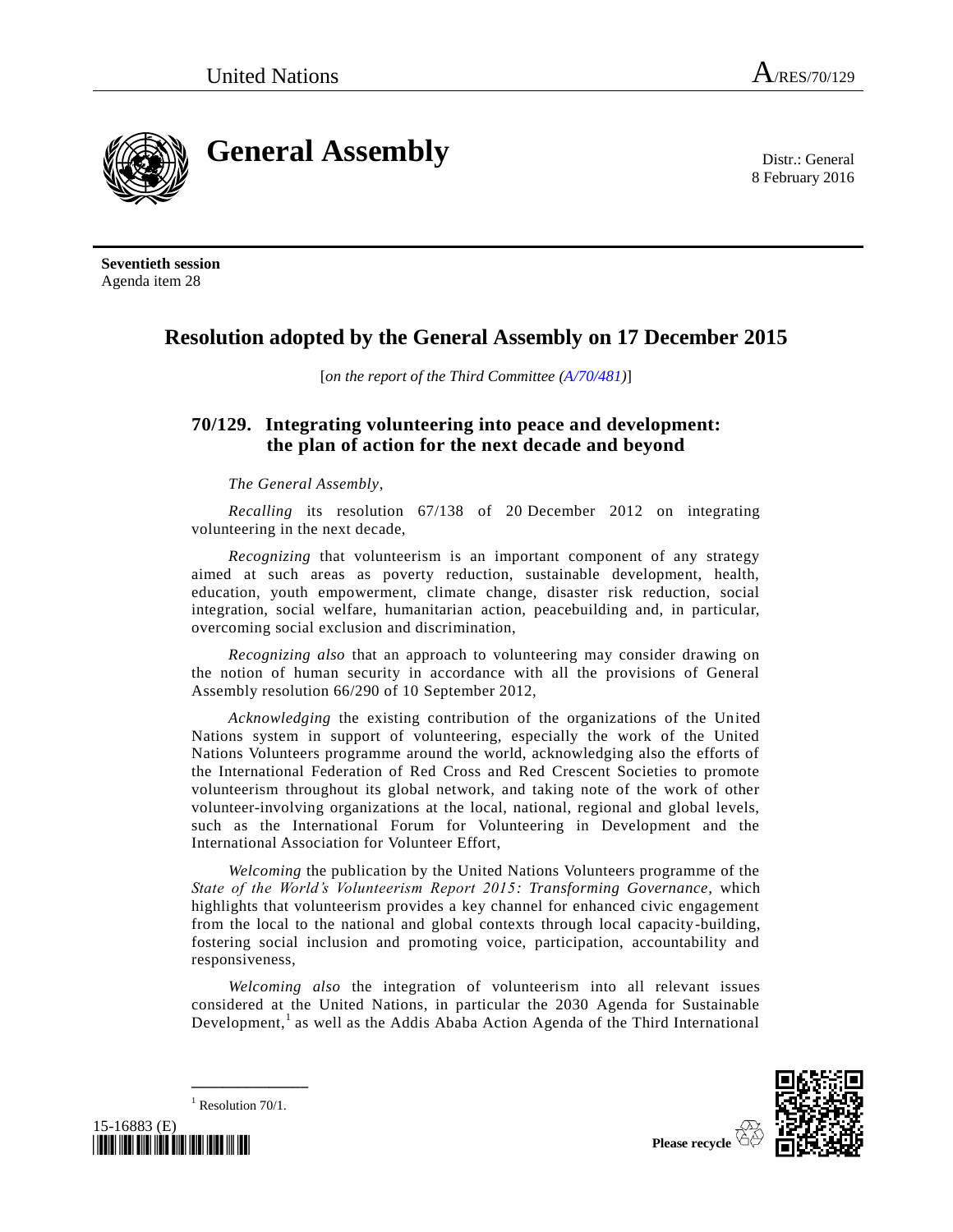Conference on Financing for Development,  $2$  in which it is acknowledged that volunteers and other stakeholders will be important to mobilize and share knowledge, expertise, technology and financial resources, complement the efforts of Governments and support the achievement of the Sustainable Development Goals, in particular in developing countries,

*Recognizing* that volunteerism can be a powerful and cross-cutting means of implementation of the 2030 Agenda for Sustainable Development, that it can help to expand and mobilize constituencies and engage people in the national planning and implementation of the 2030 Agenda, and that volunteer groups can help to localize the Agenda by providing new areas of interaction between Governments and people for concrete and scalable actions,

*Acknowledging* that the 2030 Agenda for Sustainable Development creates unprecedented global and national urgency to accelerate progress in the recognition, promotion, facilitation, networking and integration of volunteer action by Governments, civil society, the private sector, academia, the media and international actors, including the United Nations system,

1. *Welcomes* the report of the Secretary-General on integrating volunteering in the next decade, $3$  including the plan of action to integrate volunteering into peace and development policies and programmes for the next decade and beyond, and recognizes that it could be considered in a flexible and adaptable manner;

2. *Recognizes* the importance of integrating volunteerism, as appropriate, into the planning for the implementation of the 2030 Agenda for Sustainable Development[,](#page-0-0)<sup>1</sup> and encourages the United Nations system, civil society and the private sector, in partnership with Member States, to support such efforts and promote a conducive environment for volunteerism and volunteers to enhance the sustainability of development results;

3. *Encourages* Governments, in partnership with United Nations entities, volunteer-involving organizations, the private sector, civil society, including academia, and other stakeholders, to integrate volunteerism into national development strategies, plans and policies, United Nations Development Assistance Frameworks and "One United Nations" plans, and also encourages the meaningful participation and integration of volunteers into programmes and projects through the provision of adequate means for volunteer action to promote the inclusion of all people, including youth, older persons, women, migrants, refugees, persons with disabilities, minorities and other marginalized groups, to leverage the full potential of volunteerism;

4. *Emphasizes* that volunteerism offers valuable opportunities for youth engagement, leadership and participation to contribute to the development of peaceful and inclusive societies, while also allowing young people to acquire skills, build their capacities and increase their employability;

5. *Commends* the positive contributions of national and international volunteers in conflict prevention and peacebuilding, and reaffirms the importance of integrating volunteering into peacebuilding and conflict-prevention activities, as appropriate, to build social cohesion and solidarity;

6. *Also commends* the contributions of volunteers to community resilience for environmental and disaster risk reduction, and calls upon all stakeholders to

**\_\_\_\_\_\_\_\_\_\_\_\_\_\_\_**

 $2$  Resolution 69/313, annex.

 $3$  [A/70/118](http://undocs.org/A/70/118) and Corr.1.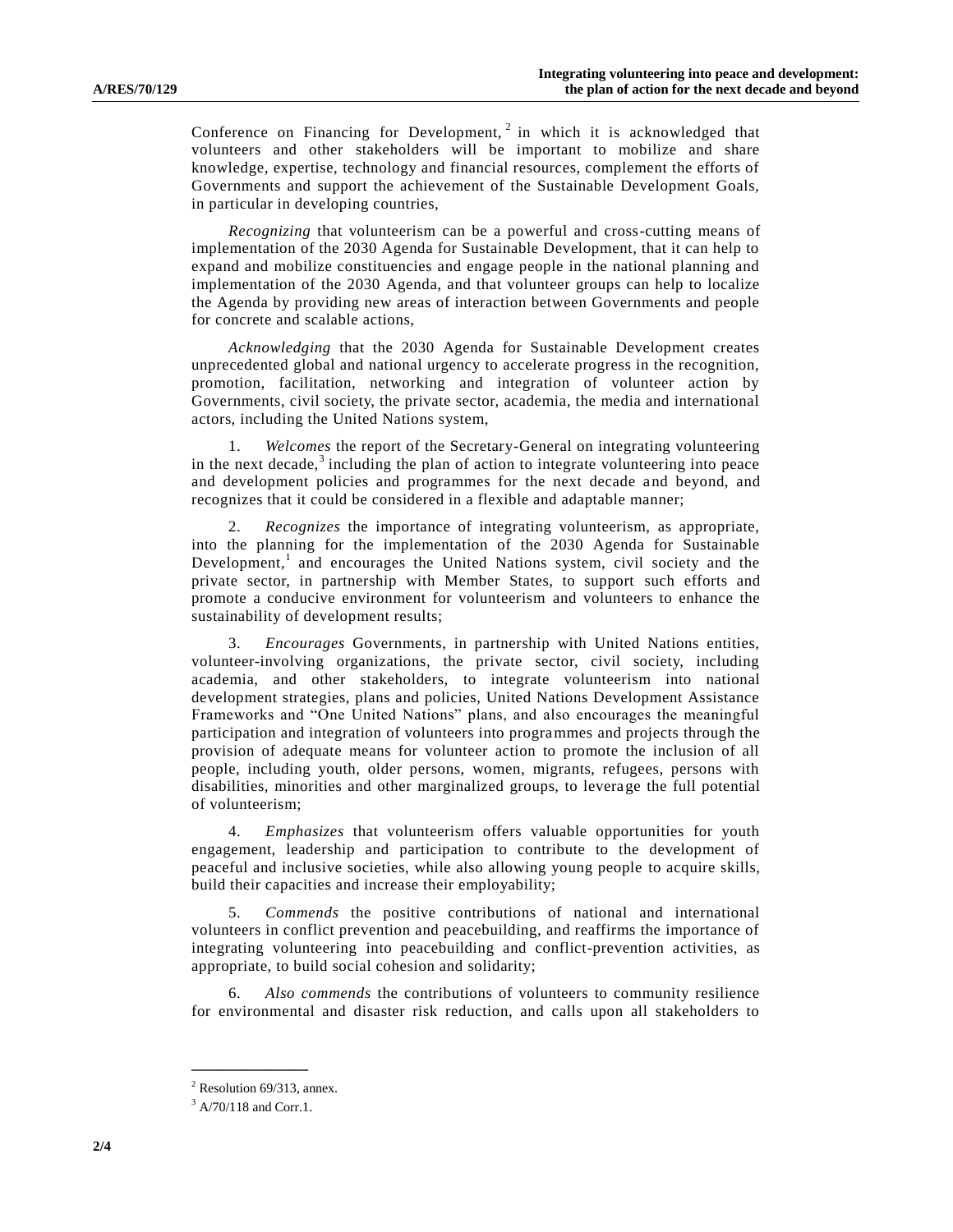recognize and integrate the role of volunteers into disaster risk management, as appropriate;

7. *Urges* Governments and all other stakeholders to facilitate volunteer action in poverty eradication and the promotion of sustainable livelihoods, recognizing the role that volunteers can play in improving access to employment, education, health care, social protection and public goods through engagement in participatory planning, implementation and monitoring, as appropriate;

8. *Urges* Governments and all related stakeholders to incorporate volunteerism into gender mainstreaming strategies, recognizing that peer-to-peer informal volunteering can help to reduce violence against women and girls, contribute to the achievement of gender equality, empower women and girls and strengthen their civic and political participation and leadership;

9. *Invites* Member States to mobilize and support the research community globally to carry out more studies on the subject of volunteerism, including collecting data disaggregated by gender, age and disability, in partnership with civil society, in order to provide sound knowledge as a foundation for policies and programmes;

10. *Encourages* Member States to support intergenerational solidarity and knowledge transmission through volunteering programmes;

11. *Recognizes* the importance of information and communications technologies in expanding innovative forms of volunteering, and encourages Governments, the private sector and other stakeholders to support United Nations online volunteering that provides inclusive technology-enabled global platforms, especially for those who are marginalized or in remote locations;

12. *Requests* Member States and the United Nations system to work together with volunteer-involving organizations to support efforts to enhance the protection, security and well-being of volunteers, calls upon States to create and maintain, in law and in practice, a safe and enabling environment for volunteers, and encourages the adoption of good practices in the promotion, facilitation and, where applicable, management of volunteerism;

13. *Requests* Member States to give full consideration to the plan of action to integrate volunteering into peace and development policies and programmes for the next decade and beyond, and calls upon Governments, the United Nations system, multilateral organizations, civil society, the private sector, academia and volunteerinvolving organizations to support, as appropriate, the institutional and resource arrangements set out therein, while recognizing that in the case of the United Nations system this will be done through voluntary contributions;

14. *Invites* the collaboration of the United Nations Volunteers programme and other organizations, such as the International Federation of Red Cross and Red Crescent Societies, in jointly organizing a global technical meeting in 2020 to further strengthen the engagement and contributions of volunteers with regard to the 2030 Agenda for Sustainable Development;

15. *Recognizes* the United Nations Volunteers programme as the appropriate United Nations entity to support the implementation of the plan of action, and expects the programme to coordinate the work to consolidate and disseminate good practices and lessons learned, promote successful volunteer actions and ensure t hat the differentiated impact of volunteers on the implementation of the 2030 Agenda for Sustainable Development is documented as part of regular national policy, planning and implementation practices;